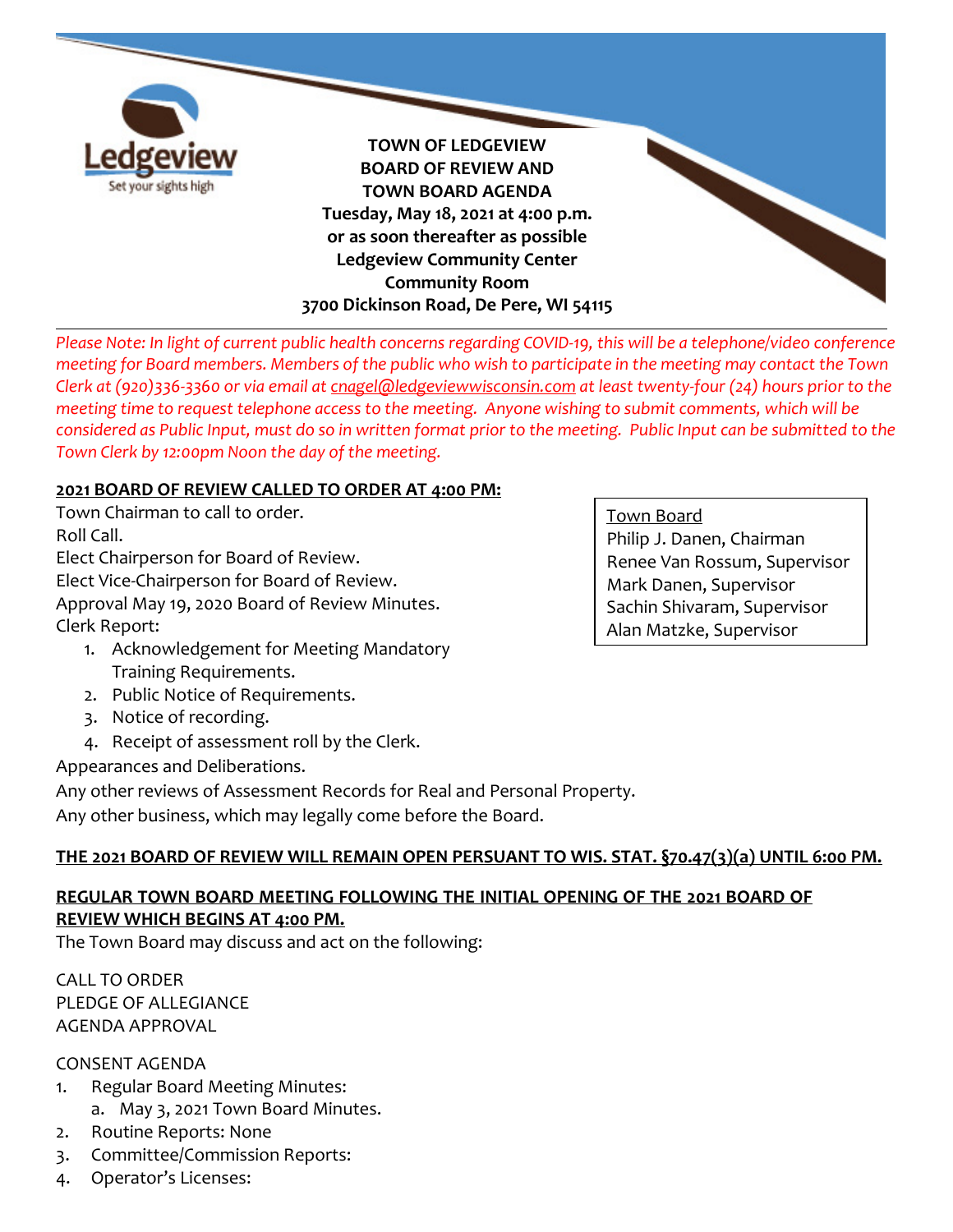- 5. Other Committee Minutes:
	- a. February 9, 2021 Personnel & Finance Committee Minutes.
	- b. April 7, 2021 Sanitary District Minutes.
	- b. April 14, 2021 Zoning & Planning Minutes.
- 6. Pay Requests:
	- a. Approve pay request #3 for Mystery Ridge Subdivision, Contract E-2020, for \$126,423.79 to Jossart Brothers Inc.
	- b. Approve pay request #5 for Stone Fence Preserve, Contract G-202, for \$278,435.33 to Feaker & Sons Co. Inc.
- 7. Special Event & Street Closure Permits:
	- a. Sunday Funday! Outdoor Music Event, June 6, 2021 from Noon 6:00 PM at Chicago Street Pub, 1950 Dickinson Road.

All items listed under "Consent Agenda" are considered to be routine and non-controversial by the Town Board and will be approved by one motion. There will be no separate discussion. If discussion is desired by members, that item will be removed from the consent agenda and discussed separately immediately after consent agenda is approved.

#### PUBLIC COMMENT:

*In compliance with COVID-19 Open Meeting procedures, public comments are accepted in written format via mail, email to the Town Clerk at [cnagel@ledgeviewwisconsin.com,](mailto:cnagel@ledgeviewwisconsin.com) or may be placed in the drop box located on the left wall just inside the Community Center vestibule door by 12:00pm Noon on Tuesday, May 18th, 2021 for distribution to Town Board Members prior to the meeting. The Board will acknowledge receipt of written comments submitted during the Public Comment section of the meeting.* 

#### PUBLIC HEARING: None.

ZONING & PLANNING:

- 1. Recommendation by Zoning & Planning on the request by Steve Bieda of Mau & Associates, on behalf of Keith Garot (owner) for the final plat of Red Hawk Landing First Addition including all of parcels; D-2323, D-2324, D-2322, D-2333-D-2354.
- 2. Recommendation by Zoning & Planning on the request by Steve Bieda of Mau & Associates, on behalf of Seville Properties (owner) for the preliminary plat of Grande Ridge Estates First Addition including all of parcels; D-450-2 and D-450-1.

OLD BUSINESS: None.

NEW BUSINESS:

- 1. Discuss and Act on Recommendation from the Personnel & Finance Committee to approve the Ledgeview Financial Policy & Procedures Manual, the Debt Management Policy, the Investment Policy and the Fund Balance Policy.
- 2. Discuss and Act on Recommendation from the Personnel & Finance Committee to approve the Ledgeview Employee Remote Work Policy.
- 3. Discuss and Act on Recommendation from the Personnel & Finance Committee to approve the Resolution for Inclusion under the Wisconsin Deferred Compensation Program.
- 4. Discuss and Act on Resolution No. 2021-07 to Approve the Ninth Amendment to the Central Brown County Water Authority Water Purchase and Sale Contract.
- 5. Appoint a Town of Ledgeview Representative to the NEW Water Municipal Committee.
- 6. Confirm Town Chair's Committee Appointments:
	- a. Personnel & Finance Committee.
	- b. Redevelopment Authority.
	- c. Zoning Board of Appeals.
	- d. Zoning & Planning Commission.